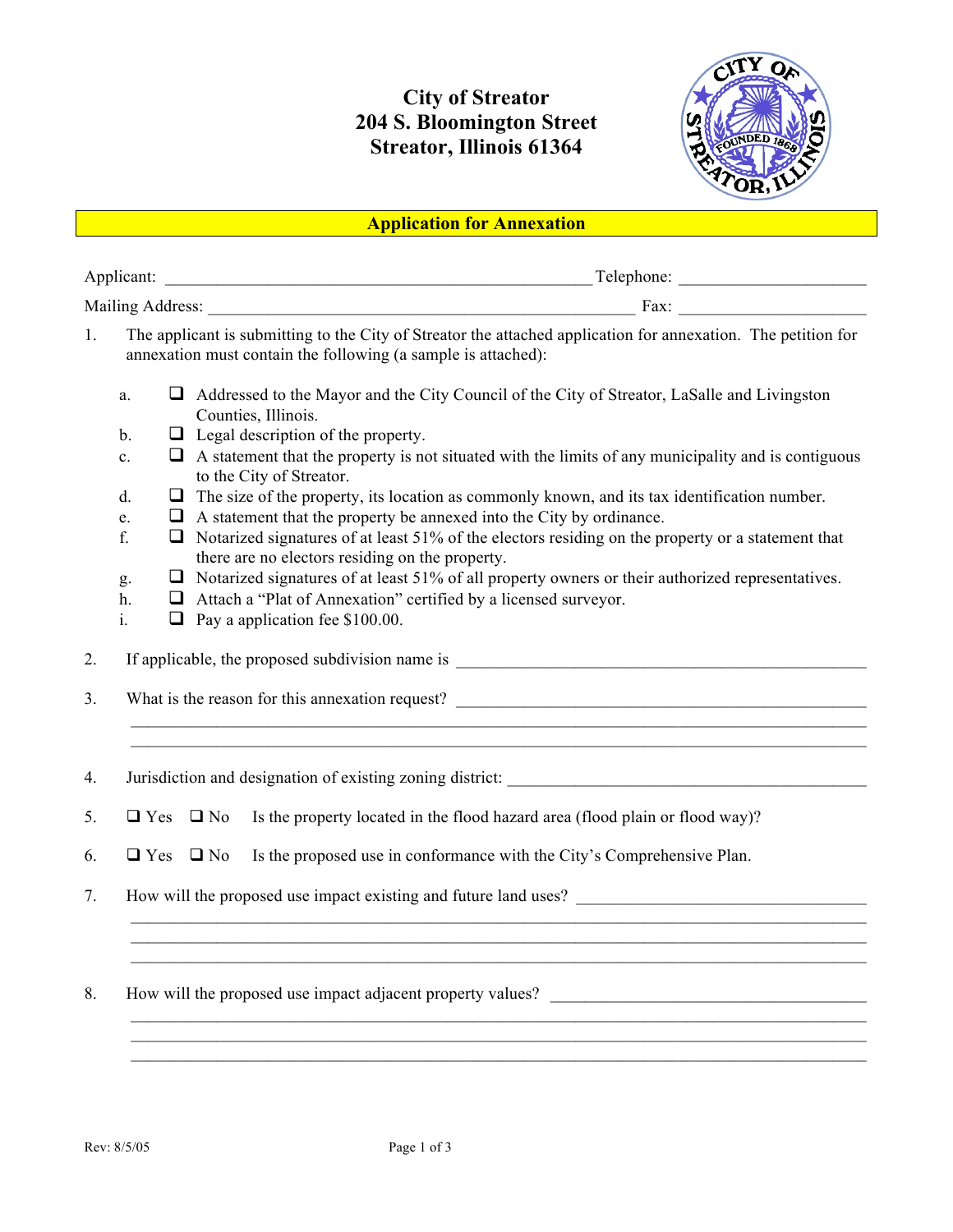- 9.  $\Box$  Yes  $\Box$  No Will the property have a positive impact on the general public health, safety and welfare of the City? If no, please explain.
- $\Box$  Yes  $\Box$  No Will this property annexation conflict with existing conditions or public improvements 10. such as schools, sewer system, parks, roads, traffic patterns? If yes, please explain.

Applicant's Signature

Date